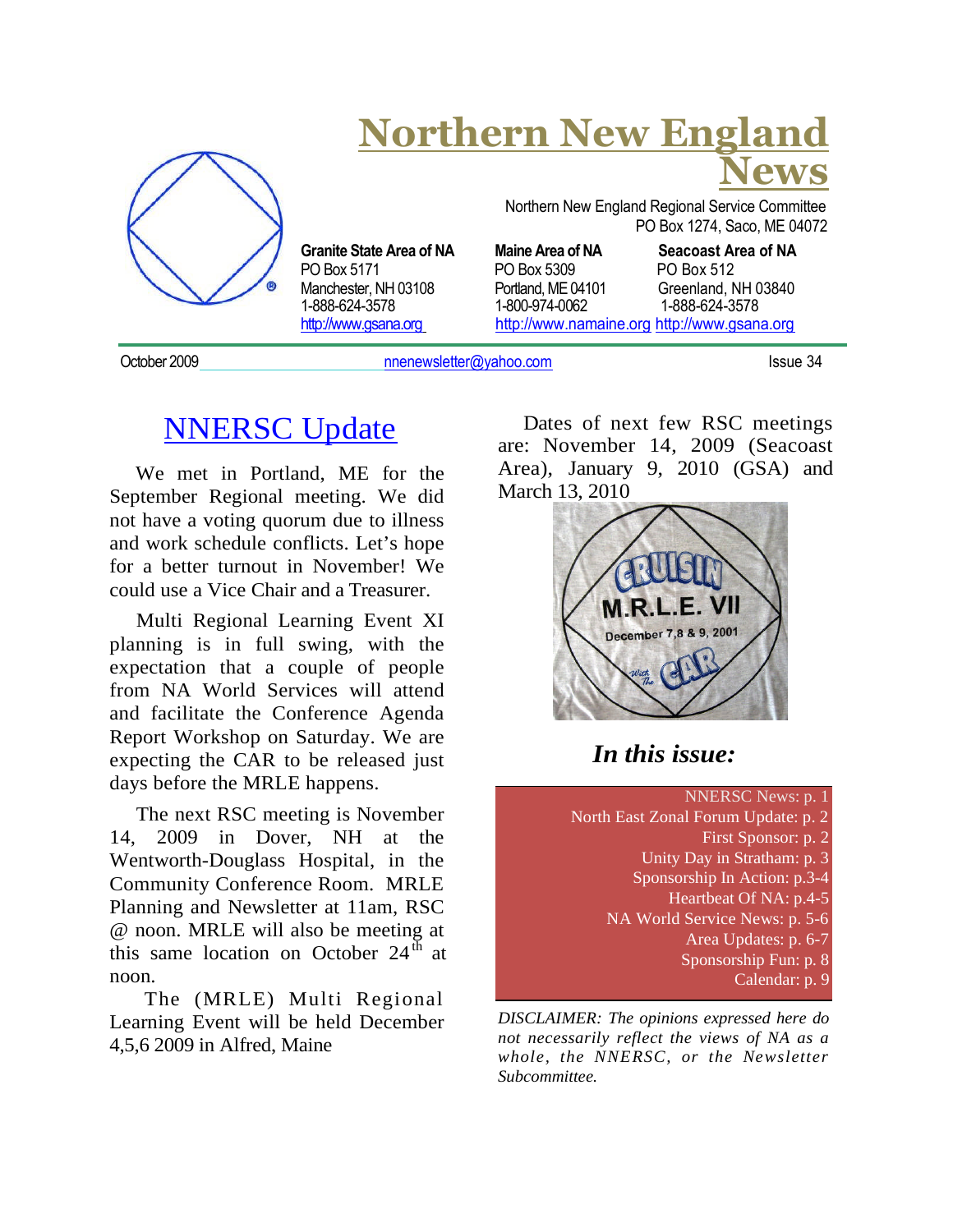## North East Zonal Forum

*The Northeast Zonal Forum meets twice a year, once in the winter and once in the summer. It is composed of fourteen regions in the northeast United States. Its main focus is on discussion, both of topics important to our member regions, and of issues facing NA worldwide.*

#### **Next NEZFs:**

**GNY** January 22, 23, 24, 2010 Rooms - 119.00 per/night. La Guardia Marriott. Topic for January is the CAT/CAR

**Mid Atlantic** June 25-27, 2010 Rooms – 95.00 per/night. State College, PA Topic will be chosen at January's meeting.

The NEZF website will have more info. www.nezf.org

### First Sponsor

**When I first came into recovery and finally, sort of, understood what sponsorship was about I was scared stiff to have to tell someone I didn't really know some of the things I had recently done in active addiction. So, I chose a sponsor who had a couple of years clean but who knew me as a passing using acquaintance. He knew who I hung around with and some of the behavior they had gotten in trouble over. I felt a lot safer choosing someone like that, who was already familiar with my antics, then taking the risk of being judged by a stranger. Little did I know at the time**

**about recovering addicts and how sponsorship worked. He introduced me to everyone he knew at meetings so I could get phone numbers and start calling other N.A. members, too. We started working on my steps together regularly. I learned to trust others in N.A. He lived a little ways away from me, but I managed to get to his house for service subcommittee meetings and sponsorship family recovery meetings, too. We worked on N.A. literature projects together. I got involved with H&I. I joined the East Coast Convention Committee because of his encouragement. I felt like my recovery was getting a firm foundation from his experience, strength and hope. We had gotten to know each other's families in the almost two years we were together, too. I was actually allowing another recovering addict into my life and feeling the love from it. Although, our relationship did not start out with the most spiritual intentions I could not have asked for a better first sponsorship experience. Wherever you are, man, know that I love you and pray for you, because you taught me prayer and N.A. works.** *Member GSA*

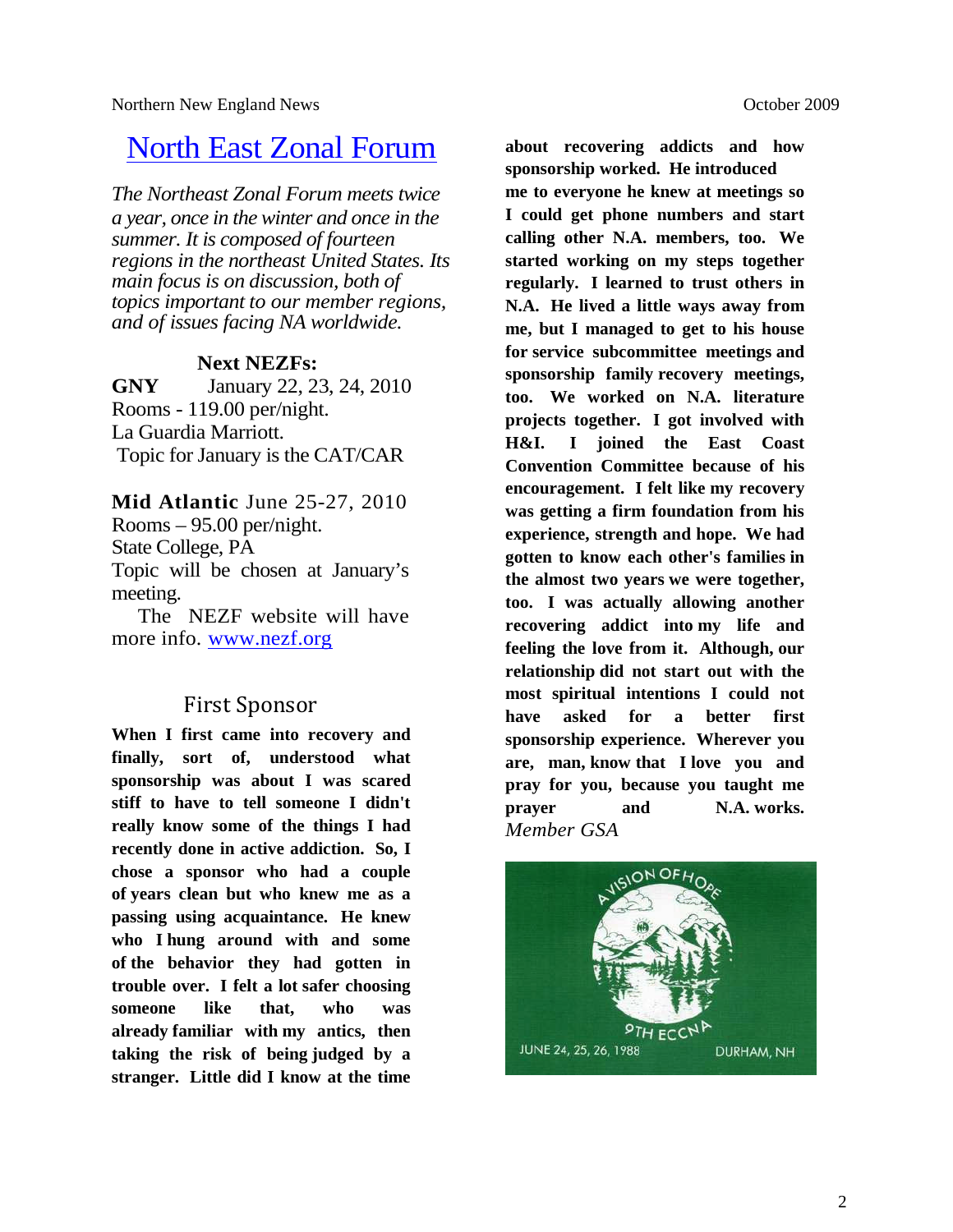### **Unity Day in Stratham**

I recently attended the NNERSC World Unity Day in Stratham New Hampshire. It was a great day with lots of food, fun and fellowship. Roughly 65 NA members attended and 10 kids. People came from all three areas in our region plus a couple of carloads from the Boston Northwest Area. A highlight for me was when we opened and closed the meeting with the Serenity Prayer at the same time as other addicts from all over the world at the same time. I had chills running up and down my spine and more than once there were tears in my eyes. There were over 100 telephone connections to the speaker meeting in Barcelona, with at least seven from institutions. The hookups came from India, South Africa, Greece, Nepal, Argentina, Bolivia, and many other places including the US and Canada. There were five speakers in all, who came from Hawaii, Calcutta India, North Carolina, South Africa, Puerto Rico, and Iran. It was real good to see a lot of friends, and meet a bunch of new ones. Hope we can do this again for the next World Convention!

*Member Northern New England Region*.



### **Sponsorship in Action**

Sponsorship is a commitment I make to myself with someone else; I let them get to know me, often while I am getting to know myself. She is the one person I make sure I tell everything to, as it becomes clear to me. Most of that happens as a result of step work for me. this relationship has to be maintained; unfortunately I cannot do that alone. Therefore I have had to make some changes along the way. I learned the hard way, through a long and painful relapse that I must stay connected and focused on my personal program.

This is not to place judgment, but more to always remember it is my responsibility to have and keep my sponsorship relationship solid. It helps in my relationships with the women I sponsor as well. They cannot develop a relationship with me that will allow them to share everything about themselves without my active continued participation.

I am getting ready to share my sixth step with my new sponsor, the woman I called as soon as it became clear I was having problems with the sponsor I had. Not to immediately replace her, but to help guide me through the process. I know I cannot be left to my own devices for any length of time. I have learned that helping people and getting help with difficult situations is what works. But the bottom line is I need to learn how to make choices (with the help of the god of my understanding), learn from and live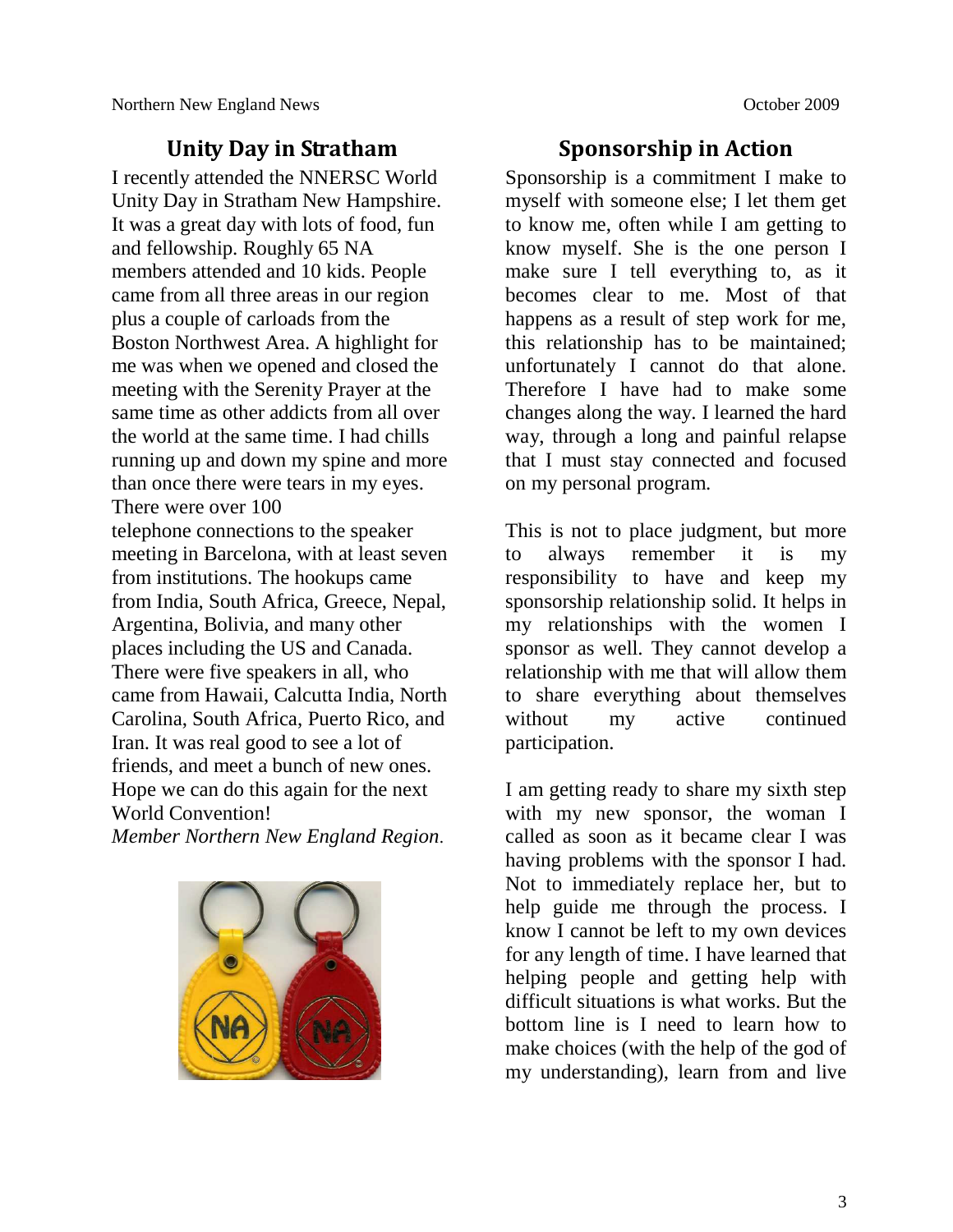with the outcome if I want any shot at becoming the woman I was intended to be.

With Love, GSA member



**WCNA-17** New Orleans, LA. Sept. 3 - 6 87'

#### **The Heartbeat of NA**

Our literature references time and again the need for a sponsor. Our IP, Sponsorship, tells us a sponsor is someone who is "Willing to develop a special, supportive, one on one relationship with us." A sponsor is a recovering addict, not a professional, whose main purpose is to guide us through the 12 steps.

As you probably know, a sponsor, for a sponsee, is not a banker, social worker, driver or a marriage counselor. Nowhere in our literature does it tell us that a sponsor can or should teach us to how to be a better man or a better woman. In reading the literature we learn that we are completely free to choose our own sponsor, in fact Sponsorship tells us that "...gender need not be a deciding factor." in the choice of a Sponsor. Our literature does make very specific reference to the need for us not to become distracted by sexual attraction, which can take us away from our primary purpose.

In the Seacoast Area of NA, where this addict resides, there are very few women in the fellowship, with substantial clean time that have worked the steps, and thusly, very limited choices for female sponsors. This writer is male by gender, and has several female sponsees. I am telling you, the reader this, quite aware of the controversies surrounding this issue. I am also giving you the specific references in our literature to support this article, lest you question my integrity. Some has been revealed to me that the purpose is to guide these wonderful spirits to where they will in turn, sponsor women in this area and beyond.

This addict has been fortunate enough to have a sponsor that has shown me that the solution to what we suffer from is spiritual in nature. He has always brought me, without question, to the literature and to the application of spiritual principles. In order for us to keep what we have, we have to give it away, and I do exactly the same with my sponsees. We're a family.

I have learned as a sponsor that it is not my job to make decisions for my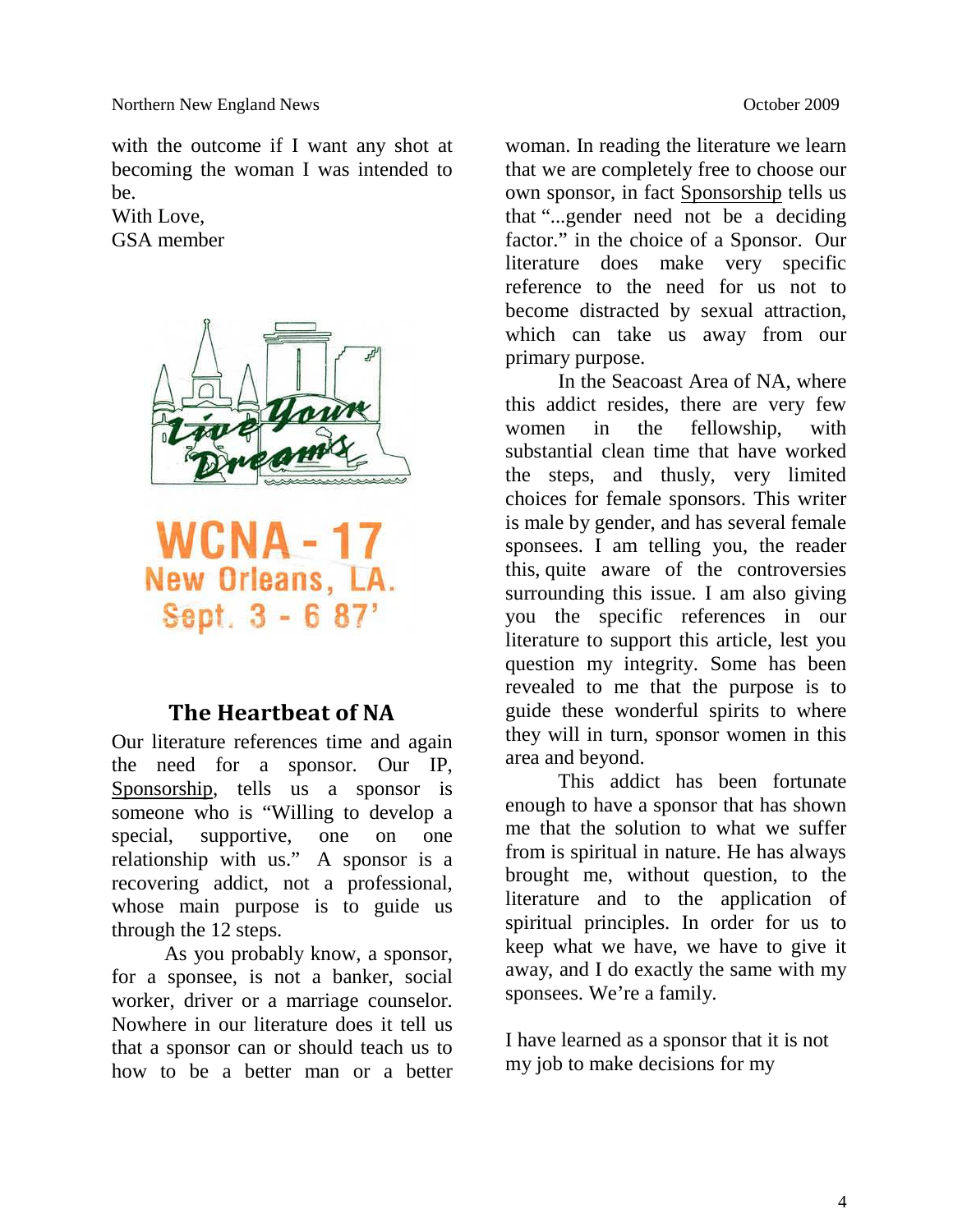sponsees. They have developed enough trust to share with me their struggles, and that does help me more specifically help them work their own program. I have learned to NEVER tell them what to do. As I was taught, this is a program of suggestions (Seriously, we are people that just don't like to be told what to do!) and that is all I offer, when asked. I share, like all of us do, my own experience.

If you are new to the Fellowship of NA, first let us congratulate you on reading this newsletter. Good that you have chosen to learn about yourself, your disease and your recovery. Bravo!

Secondly, get a sponsor! How we do that is really simple. Ask someone to sponsor you. What many of us do is ask a new prospective sponsee to get the IP (informational pamphlet) Sponsorship, and be able to tell us what a sponsor is, and what a Sponsor is not. Don't be surprised if a prospective sponsor asks you to write a little bit or call every day. Each of us sponsors a bit differently. You may not know it, but it's an honor to sponsor someone. It's an honor to even be asked. Don't be sheepish! Ask for help! That is what we do here; we help each other recover from a progressive, incurable and fatal disease. If someone declines, don't take it personally! Sometimes people have their plate full and want to be able to dedicate time to their sponsees, or they know that they are not in a place to help you. KEEP ASKING!

We would love you to write to us about your own experiences as we all

learn from each other in recovery. In this newsletter, you will find the email address to offer your submissions. We read every single one. We'd like yours. Truly how dare I not be Grateful! Your Brother in Recovery, *Member Seacoast Area*



## NA World Services News

#### **Membership Survey**

The 2009 Membership Survey is now posted on na.org. You can complete this survey

online, at WCNA 33, or by downloading a copy and mailing or faxing in the results. We will keep this survey online until 31 December 2009, and we encourage you to spread the word! The website address is

http://questionnaire.disc.na.org

Please forward this link to your friends!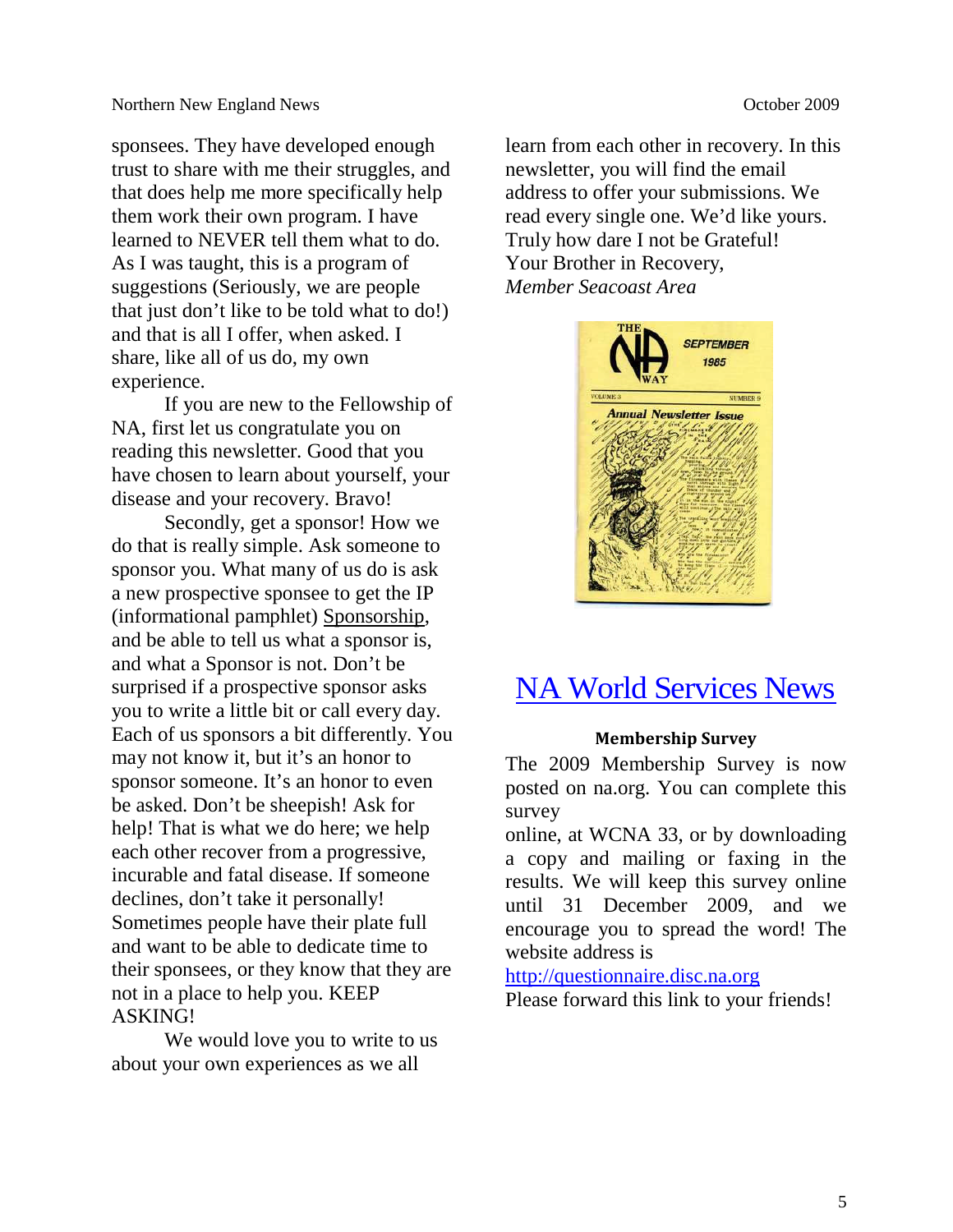Northern New England News **October 2009** 

#### **Workshops**

A worldwide workshop is scheduled for Boston, Massachusetts, 20–22 November 2009. Plans

for workshops in Japan and the Middle East are under way. Please visit http://www.na.org/?ID=nawseventsevent -reg for more information.

#### **Deadlines**

#### **31 October 2009**

Deadline for region, zone, and World Board candidate submissions to the HRP with the new submission form

#### **25 November 2009**

English Conference Agenda Report available

#### **25 December 2009**

Translated Conference Agenda Report available

#### **25 January 2010**

Conference Approval Track material available

#### **1 March 2010**

Regional report deadline **25 April–1 May 2010** World Service Conference 2010



## **Area Updates Granite State Area**

Our newly elected Trusted Servants are working well and getting used to the new responsibilities. Our subcommittees are all meeting and functioning and of course could use an extra hand.

*Activities* is busy planning the Costume Dance and the New Years Events

The **BOD** renewed the insurance policies for the Area

*Campout* Committee is already formed and meeting this week to begin planning the GSA's

 $20<sup>th</sup>$  Fellowship in the Field

*H&I* is beginning a new commitment at Federal Halfway House in Manchester

*Literature* will have a dedicated table at the November "Thanks" Event to introduce people to the Living Clean online forum at www.na.org

*PI* just did a public event in Manchester where they were able to hand out meeting lists and answer questions about NA to the people who stopped by.

#### **Maine Area**

*Phoneline* recently had a workshop in Waterville and is looking for requests for orientation locations for the future

*H&I* is looking for more people to be involved in Jail commitments or may need to cut back its presentations to once a month.

*Activities* event in South Thomaston was fun! There was plenty of good food and good people. Planning now for the Oct 31 Dance in Westbrook.

*Miracle* 26 we had a great turnout with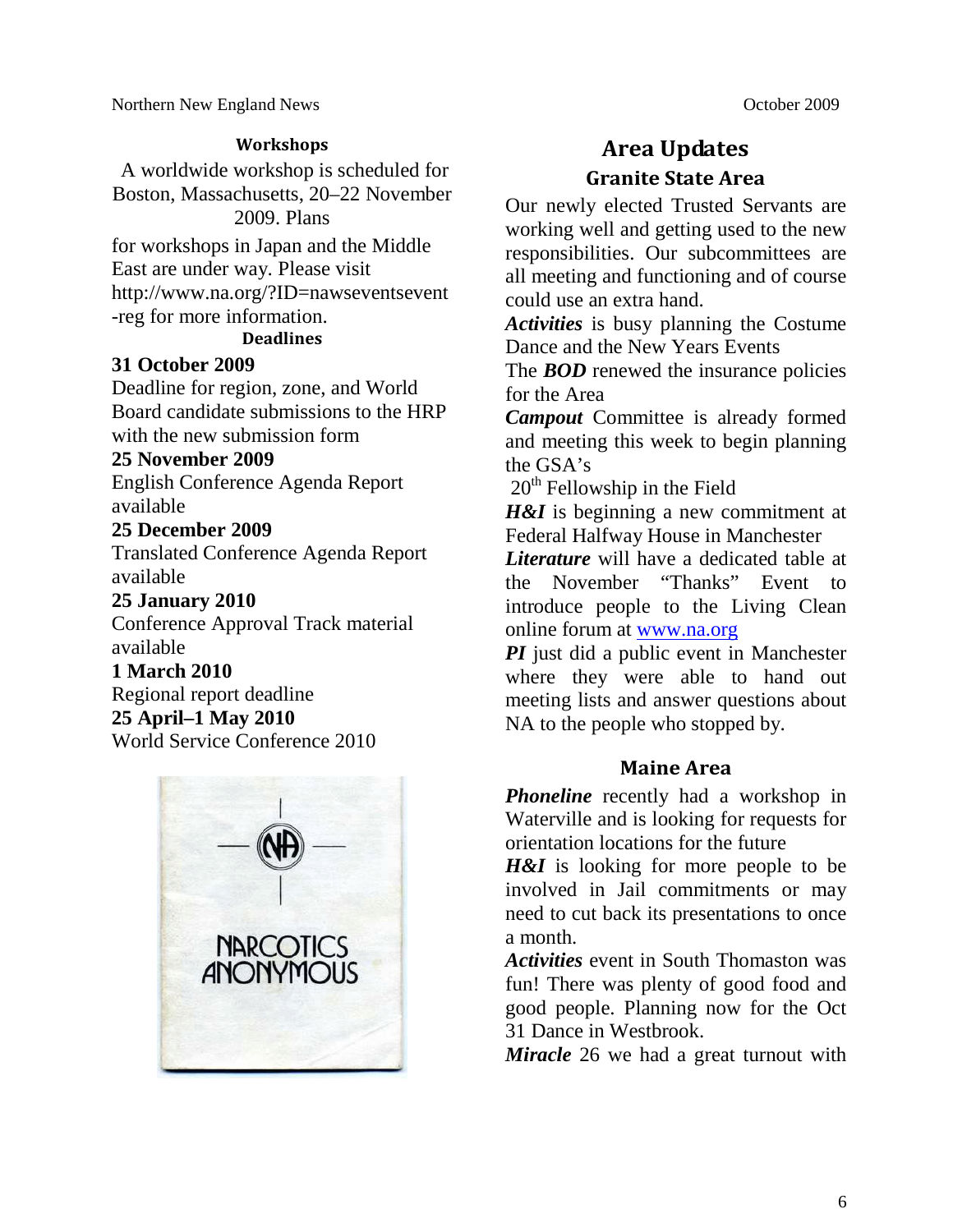Northern New England News **October 2009** 

lots of meetings and fellowship.

#### **Seacoast Area**

We have recently dissolved our H&I and PI Committees and created a brand new Public Relations Committee. PR will combine the efforts of both of the former committees with the goal of better serving the Seacoast Area.

We recently had elections and filled many positions. The Secretary position is still open.

The Seacoast Area activity Committee will be meeting at 5:00 on October 11th, at Wentworth Douglas Hospital, In Dover, NH, in the Community Conference room to begin planning for its annual Thanksgiving Narathon, and also for its annual Holiday Narathon (Dec. 24th and 25th).



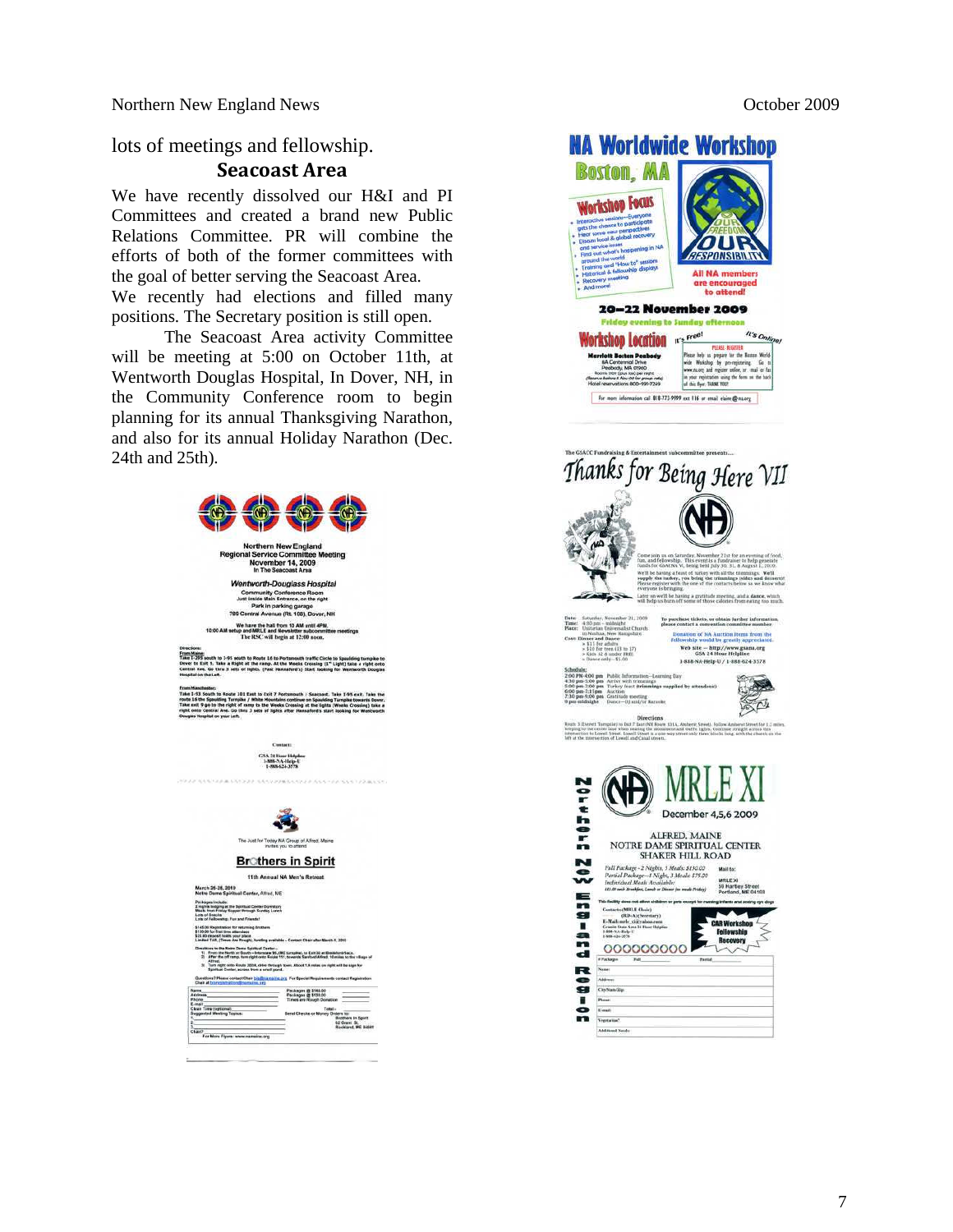#### **Word Search - Sponsorship Fun**

e i l s f r e cover yp s c e a e s t i o c u i e s t t pp u p a dne i r f e i s e v i t c e p s r e p c cntprdirection e o l u s r n r u e c y r a j i s g e e u c i c e h r d o t i p e f mh l p i t t i u s x e ma mo r s s a f u r e l a t i o n s h i p l g ng e v i t c e j b om f e e g e r a h s s e e r e e r yu r n h g s t x i i c r e h s up p o r t r x c p e d

| <b>Communicate</b> |
|--------------------|
| experience         |
| honest             |
| recovery           |
| <b>steps</b>       |

**faith experient friend guidance hourney holective perspective relationship** share spiritual **steps suggestions trust**

**Communical direction empathy**